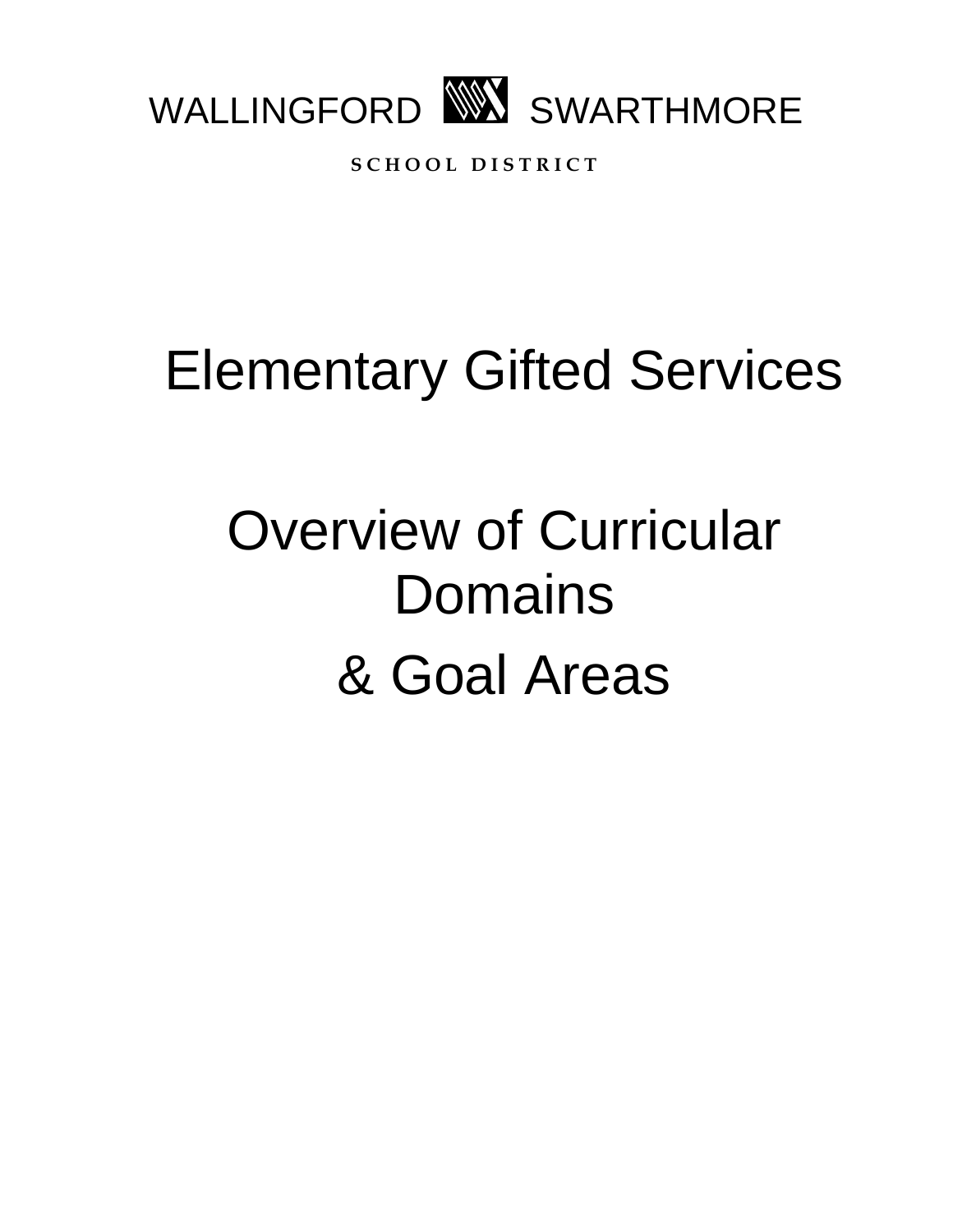#### **Purpose**

#### **The Pennsylvania State Board of Education has defined the purpose of its regulations governing special education for gifted students (22 PA Code Chapter 16) as follows:**

- a) This chapter specifies how the Commonwealth will meet its obligations to suspected and identified gifted students who require gifted education to reach their potential. It is the intent of the Board that gifted students are provided with quality gifted education services and programs.
- b) The Commonwealth, through the Dept. of Education, will provide general supervision of services and programs provided under this chapter.
- c) The Department will disseminate information about and promote the use of promising practices and innovative programs to meet the needs of gifted students.
- d) To provide services and programs efficiently, the Commonwealth will delegate operational responsibility to its school districts. Each school district shall, by directed service or through arrangement with other agencies, provide the following:
	- a. Services and programs planned, developed and operated for the identification and evaluation of each gifted student.
	- b. Gifted education for each gifted student which is based on the unique needs of the student, not solely on the student's classification.
	- c. Gifted education for gifted students which enables them to participate in acceleration or enrichment, or both, as appropriate, and to receive services according to their intellectual and academic abilities and needs.

### **Introduction to Elementary Gifted Services**

WSSD Elementary Education programs follow guidelines in meeting the requirements of the State Board's regulations set forth at 22 Pa. Code Chapter 16 - Special Education for Gifted Students. The district recognizes that gifted students are considered to be "children with exceptionalities" under the Public School Code of 1949 and in need of specially designed instruction. .

This overview reflects Wallingford- Swarthmore's continuing commitment to providing educational services appropriate for mentally gifted students that are consistent with their individual needs, outstanding abilities and potential for performing at high levels of accomplishment. Services for gifted students fit into the array of well-established special learning programs and opportunities available for *all* students attending district schools. Gifted services reflect a strategic combination of these special programs, as well as individually created opportunities for learning that are designed specifically to meet the needs of gifted students through the GIEP process.

#### **Goal**

The goal of WSSD's Gifted Education Services is to provide enriched learning experiences for gifted students that reflect individual differences, equal educational opportunity and desire for the optimal development of each child.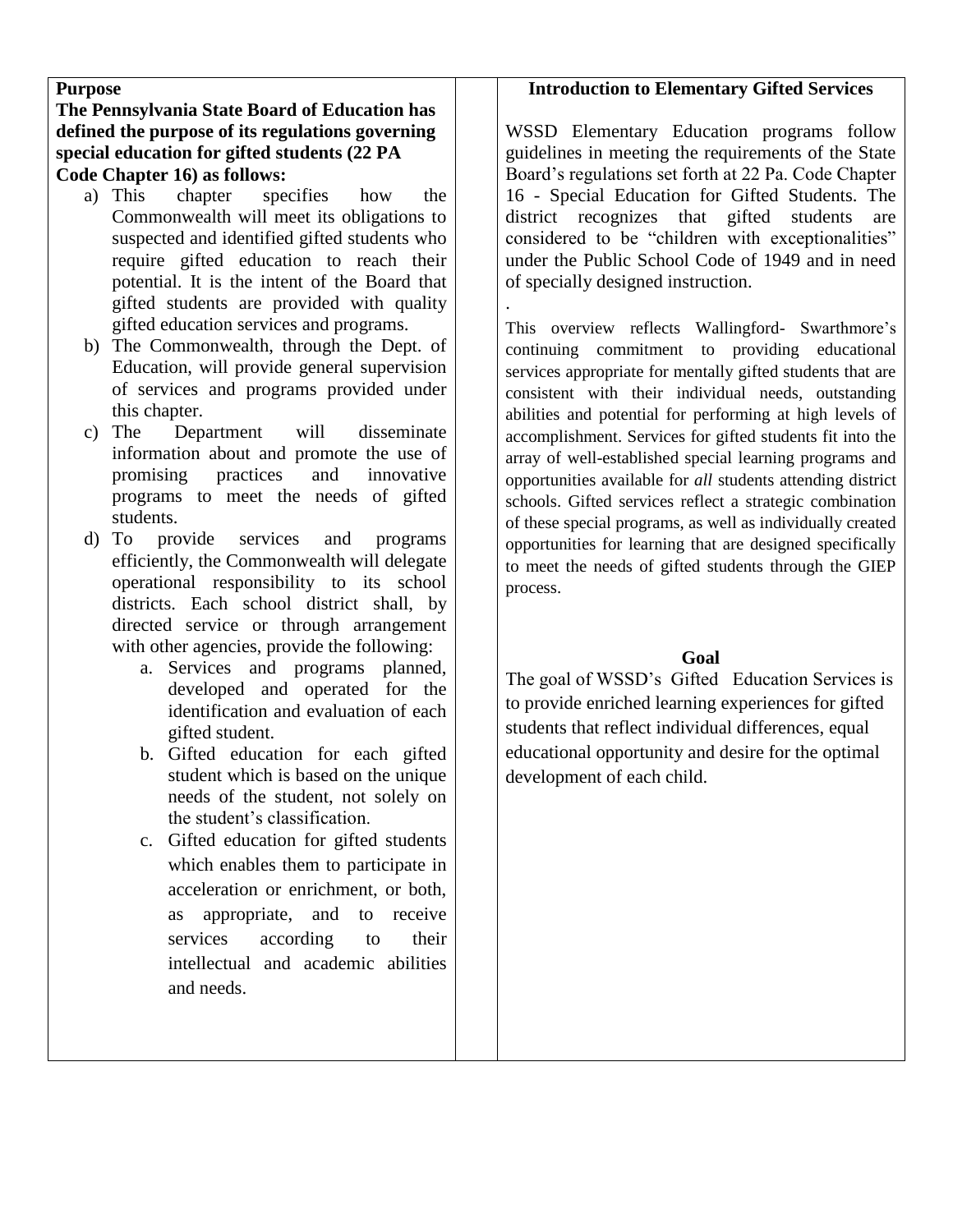#### **Embedded in the Core Curriculum**

Teachers at all grade levels differentiate instruction using guided reading, flexible grouping, and tiered assignments and a variety of other differentiation techniques. The Gifted Education Coordinator works with the GIEP team to design the appropriate program for each gifted students. The Gifted Education Coordinator works with the classroom teacher to monitor the appropriate implementation of these strategies within the general education classroom for students with GIEPS.

#### **Curriculum Extensions**

Curriculum extensions allow students to go beyond concepts taught in the general education curriculum and challenge students to look at key concepts from a variety of perspectives. Extensions might include more advanced mathematics problems, science and technology applications, higher level vocabulary instruction or analysis of literature from a historical perspective or from the perspective of a specific subgroup of people. These extensions may be part of classroom differentiation or part of additional learning experiences organized or directed by the Coordinator of Gifted Education.

#### **Classroom Enrichment**

**Math** The goal of the elementary math program is to meet the needs of students through a leveled grouping model with differentiation, compacting, and clustering in the regular classroom. Resources, consult, and collaboration may be provided by the coordinator for gifted education to support the advanced level math teacher with instructional design and planning. Students at the top of the class (grade) in math will be grouped and experience curriculum compacting in order to provide content acceleration and have greater opportunity for advanced problemsolving and enrichment within any given unit. By the end of the year, all students will have completed the grade level curriculum, but the advanced students will have had more extensive opportunities to develop higher-level problem-solving skills that support continued advancement and eligibility for future acceleration opportunities. Students in the advanced class may also cover some material not typically covered as part of the grade level program. Differentiation for individual students may still occur within the highest level grouping to meet individual needs for enrichment. Students with GIEPs may be clustered to provide opportunities to work together on advanced topics.

#### **Gifted Teacher Support**

In-class mathematics enrichment provided by the regular education teacher with support from the gifted support teacher may include pretesting of units, compacting, richer, deeper activities that involve complexity and depth in mathematical thinking.

Enrichment provided as pull-out, push-in, or differentiation during a limited number of math periods may include advanced grade level topics. This design should ensure that the child is not missing in-class instruction that may be needed. The program might include PA Math League, Math Forum, Math Olympiad or other highly challenging pull-out materials for grades 3-5.

Enrichment in advanced math topics during pullout or push-in sessions with the gifted education coordinator may include advancement to the next grade level topics or to the next grade level for math instruction during the math instruction time.